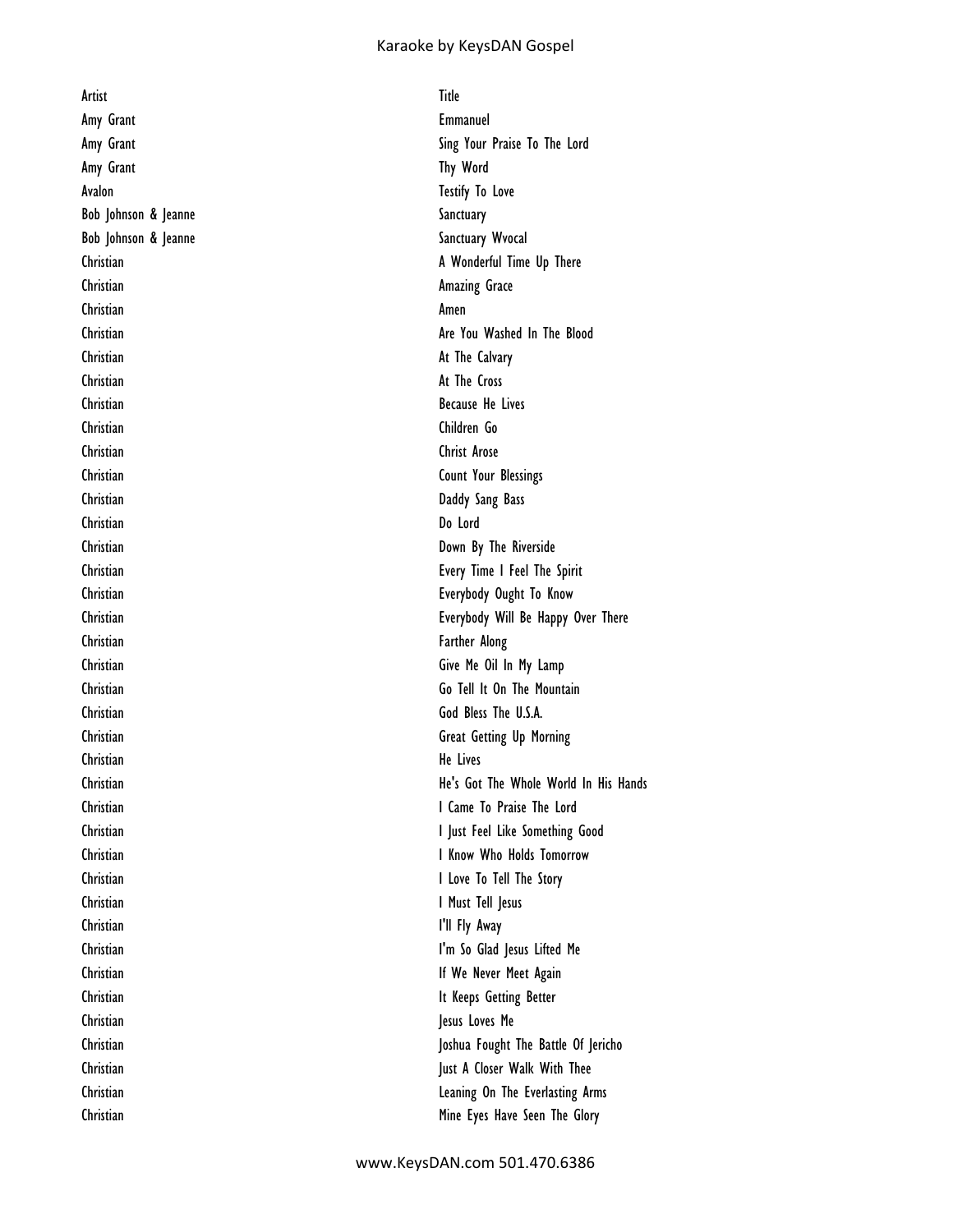## Karaoke by KeysDAN Gospel

| Christian      | Near The Cross                           |
|----------------|------------------------------------------|
| Christian      | Noah Found Grace In The Eyes Of The Lord |
| Christian      | Nothing But The Blood                    |
| Christian      | Old Time Religion                        |
| Christian      | One Day At A Time                        |
| Christian      | <b>Onward Christian Soldiers</b>         |
| Christian      | Peace In The Valley                      |
| Christian      | Put Your Hand In The Hand                |
| Christian      | Ride That Glory Train                    |
| Christian      | Rock A My Soul                           |
| Christian      | Shall We Gather At The River             |
| Christian      | Shoutin' Time In Heaven                  |
| Christian      | Stand Up For Jesus                       |
| Christian      | Standing On The Promises                 |
| Christian      | Steppin' On The Clouds                   |
| Christian      | Sweet By And By                          |
| Christian      | Sweet, Sweet Spirit                      |
| Christian      | Swing Low Sweet Chariot                  |
| Christian      | Ten Thousand Years                       |
| Christian      | <b>Testify</b>                           |
| Christian      | The King Is Coming                       |
| Christian      | The Lighthouse                           |
| Christian      | The Old Rugged Cross                     |
| Christian      | There Shall Be Showers Of Blessings      |
| Christian      | This Little Light Of Mine                |
| Christian      | Through It All                           |
| Christian      | Victory In Jesus                         |
| Christian      | We'll Understand It Better By And By     |
| Christian      | When The Roll Is Called Up Yonder        |
| Christian      | When We All Get To Heaven                |
| Christian      | Will The Circle Be Unbroken              |
| Christian      | Will There Be Any Stars In My Crown      |
| Christian      | Wing Of A Dove                           |
| Christian      | You Can't Be A Beacon                    |
| Christian      | You've Got To Walk That Lonesome Valley  |
| City On A Hill | God Of Wonders                           |
| City On A Hill | Sing Alleluia                            |
| FFH            | Fly Away                                 |
| FFH            | One Of These Days                        |
| Gospel         | Abide With Me                            |
| Gospel         | Amazing Grace                            |
| Gospel         | Amazing Grace Wvocal                     |
| Gospel         | Battle Hymn Of The Republic              |
| Gospel         | Beautiful Isle Of Somewhere              |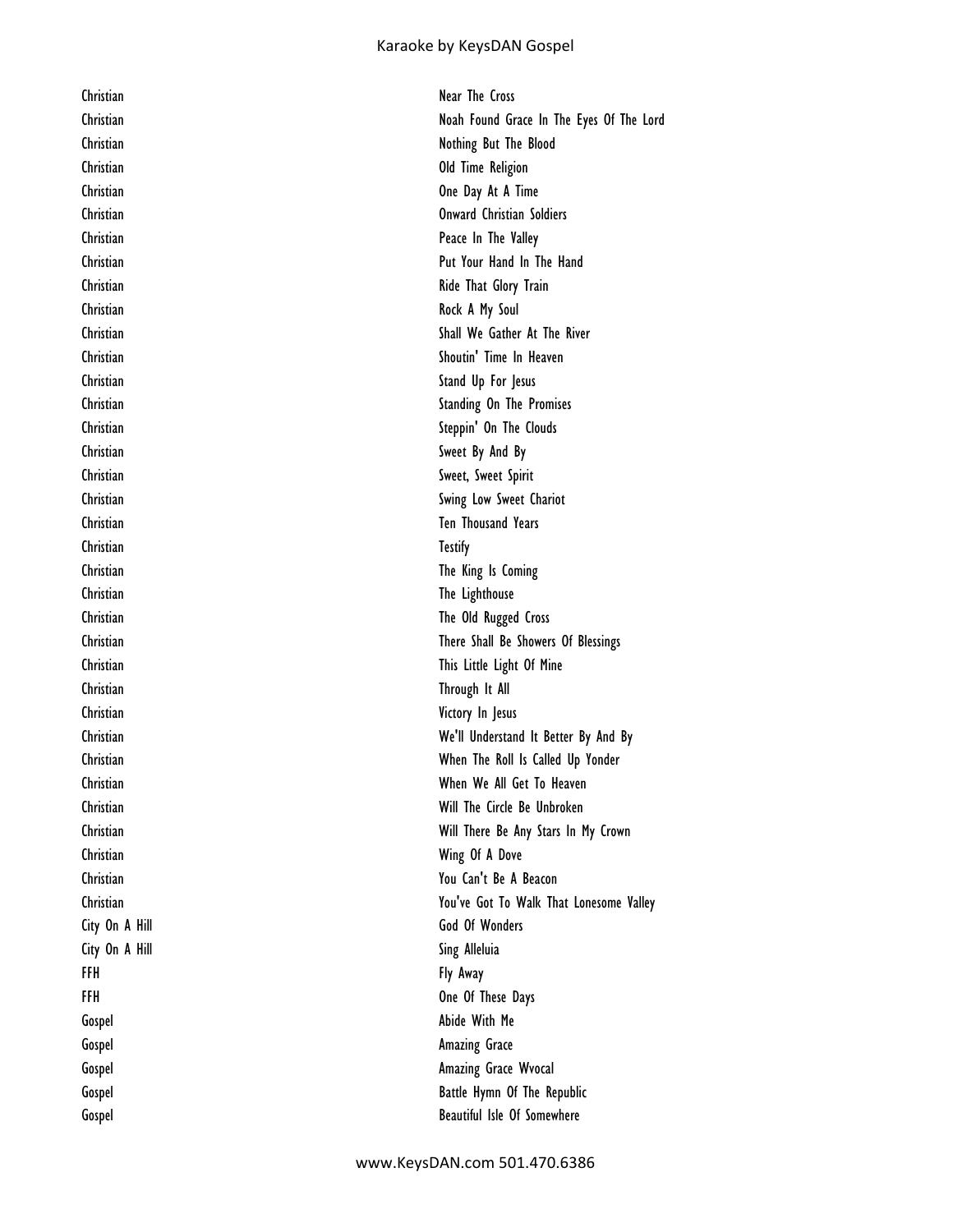| Gospel | Do Lord, Remember Me                  |
|--------|---------------------------------------|
| Gospel | Fairest Lord Jesus                    |
| Gospel | Flow Gently Sweet Afton               |
| Gospel | Go Tell It To The Mountain            |
| Gospel | Go Tell It To The Mountain Wyocal     |
| Gospel | He's Got The Whole World In His Hands |
| Gospel | Holy, Holy, Holy                      |
| Gospel | How Great Thou Art                    |
| Gospel | How Great Thou Art Wvocal             |
| Gospel | I Am Resolved                         |
| Gospel | I Need Thee Every Hour                |
| Gospel | I Saw The Light                       |
| Gospel | I'll Fly Away                         |
| Gospel | In The Garden                         |
| Gospel | It Is No Secret                       |
| Gospel | Jesus Is Coming Soon                  |
| Gospel | Jesus Loves Me                        |
| Gospel | Jesus Loves Me Wvocal                 |
| Gospel | Just A Closer Walk With Thee          |
| Gospel | Just A Closer Walk With Thee Wvocal   |
| Gospel | Just As I Am                          |
| Gospel | Just As I Am Wyocal                   |
| Gospel | Little Brown Church The Vale          |
| Gospel | Love Lifted Me                        |
| Gospel | Love Lifted Me Wvocal                 |
| Gospel | Nearer My God To Thee                 |
| Gospel | Nearer, My God To Thee                |
| Gospel | Oh, Promise Me                        |
| Gospel | Oh, Promise Me Wvocal                 |
| Gospel | One Day At A Time                     |
| Gospel | <b>Onward Christian Soldiers</b>      |
| Gospel | Onward Christian Soldiers Wyocal      |
| Gospel | Onward, Christian Soldiers            |
| Gospel | Peace In The Valley                   |
| Gospel | <b>Precious Memories</b>              |
| Gospel | Rock Of Ages                          |
| Gospel | Shall We Gather At The River          |
| Gospel | Stand Up, Stand Up For Jesus          |
| Gospel | Standing On The Promises              |
| Gospel | Standing On The Promises Wvocal       |
| Gospel | Sweet Hour Of Prayer                  |
| Gospel | Take My Hand, Precious Lord           |
| Gospel | The Lord's Prayer                     |
| Gospel | The Lord's Prayer Wvocal              |